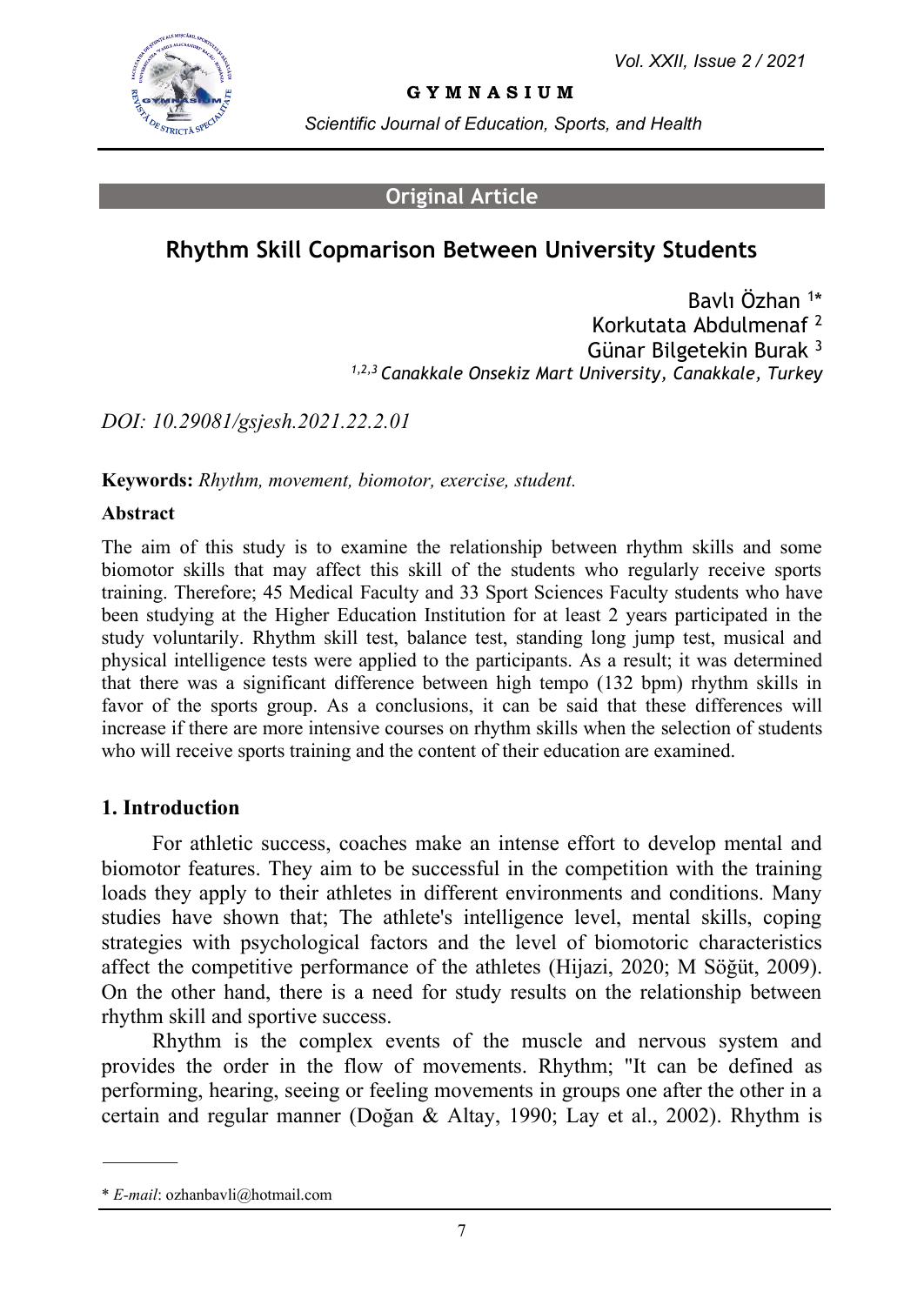needed for all coordinated movements to be performed correctly (Danna et al., 2015; Effenberg, 2005), and sports skills are accepted as rhythmic in nature without exception (Bennett & Riemer, 1995; Gallahue & Donnelly, 2003; Kirchner, 1981). Well-developed rhythm-movement patterns play a role in successful learning of various physical activities as well as in athletic performance (Kašparová, Doležalová, & Novotná, 2021). Rhythm ability is defined as the ability to apply the external sound and the visually given rhythm, that is, to perform it. This ability helps to perform in a certain flow and order in sportive movements in sports that require very technical skills (such as swimming, hurdle running, dance, artistic and rhythmic gymnastics, ice skating, etc.). it also helps to control the basic elements of movements (muscle tension, speed, rhythm) (Erkut Atilgan & Pinar, 2005; Segal, 2005). According to Gallahue & Donnelly (2003), locomotor and nonlocomotor activities performed at different tempos and intensities help learn movement in a perfect flow, and the basic elements of rhythm improve sportive skills. It is thought that rhythm skills and sportive movements are related, but there is no study in the literature. Based on this information, does the rhythm skill improve with training? Or does sportive training have an effect on rhythm skills? Finding answers to these questions was the aim of this study.

# **2.Material and Methods**

*Participants.* A total of 78 students, including (n=45) Medical Faculty students (Medicine group) and (n=33) Sports Sciences Faculty students (Sports group), who have been studying at the Higher Education Institution for at least 2 years, participated voluntarily. Rhythm skill test, balance test, standing long jump test, musical and physical intelligence tests were applied to the participants.

Ethical approval: All participants signed the consent form stating that they voluntarily participated in the study. Also, this study received ethical approval with the decision of the Ethics Committee of Canakkale Onsekiz Mart University Graduate Education Institute.

*Data collection tools.* Balance test: The flamingo balance test was applied to measure the balance skills of the participants. In this test, the participants stand on a 50 cm long, 5 cm high and 3 cm wide wooden board with one foot of their choice and stand for 60 seconds. waited. Participants were asked to bend their free foot back in the waiting position and hold it with their arm in the same direction. He was assisted by the observer until he took the correct position. When the participant was ready, he let go of the assistant's hand and the stopwatch was started at the same time. The stopwatch was stopped each time when the athlete dropped his foot, or any part of his body touched the ground and was restarted when he was in the correct position. 60 sec. Each balance loss of the participant was recorded throughout.

Standing long jump: Used to measure participants' leg strength. In this test, participants stood at a designated point and jumped forward with both feet. The distance (m) between the line where the participants started to jump and the nearest footprint where the jump was completed was recorded. The maximum distance that the participants could jump was multiplied by their body weight to obtain a value in kg\*m.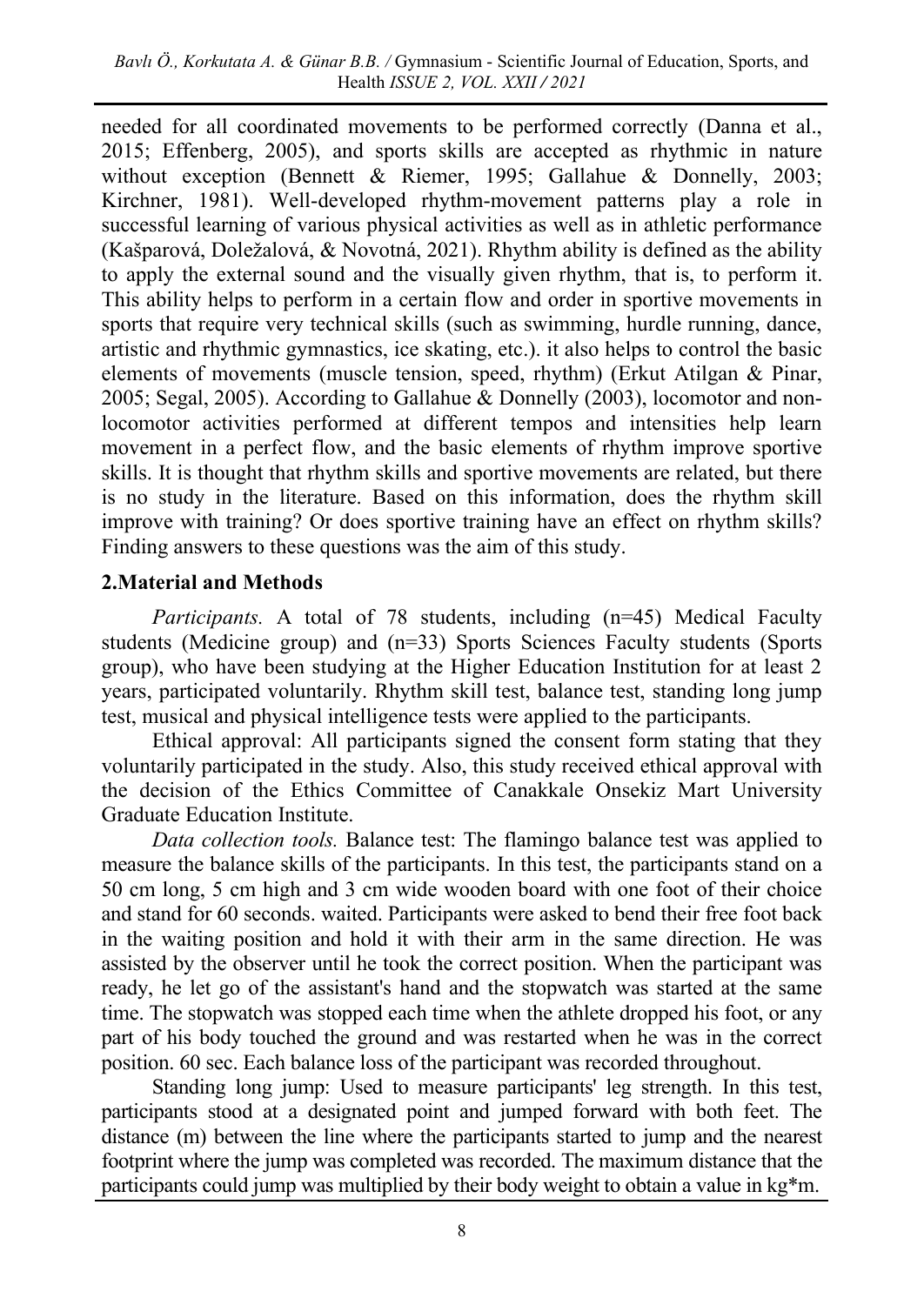Musical and physical intelligence: The "Multiple Intelligence Inventory" developed by Özden (2008) was applied to measure the musical and physical intelligence levels of the participants. Multiple intelligences inventory is 5-point Likert type and each section consists of 10 items. The items were prepared according to the five-point grading system and were graded as "Not at all Suitable for Me (1), Very Little Suitable for Me (2), Partially Suitable for Me (3), Fairly Suitable for Me (4), Completely Appropriate for Me (5). The scores of the participants in the musical and bodily intelligence sections of the multiple intelligence inventory vary between 10-50.

Rhythm skill test: Rhythmic Competence Analysis Test (RCAT), developed by Weikart (1989), was used to measure the rhythm skills of the participants. This test was applied at two different tempos, 120 and 132 bpm. In this test, the participants performed the rhythm-accompanied movements of hitting the knees with two hands, hitting the knees with both hands alternately, sitting down counting, standing still, walking forward, walking backwards. The observer gave 3, 2 or 1 points according to the success of the application in a synchronized manner with the metronome.

*Statistical Analysis.* The obtained data were analyzed with the SPPS program. In pairwise comparisons, t-test was used for independent groups, and simple linear correlation analysis was used to examine the reciprocal relationship. Findings were considered significant at the p<0.05 level.

## **3. Results and discussions**

Data regarding the demographic information of the participants are shown in Table 1. Accordingly, the average age of the participants was  $20.07\pm1.214$  years, the average height was 171.59±7.319 cm, and the average body weight was  $66.47 \pm 11,660$  kg.

The results of the t test for independent groups, which were conducted to determine whether the observed variables according to the groups of the participants differ significantly or not, are shown in Table 2. Accordingly, the strength, physical intelligence and rhythm variables of the sports group were 132 bpm in the medicine group statistically higher scores ( $p<0.05$ ). On the other hand, there was no significant difference between the groups in the variables of balance, musical intelligence and rhythm 120 bpm (p>0.05)**.**

The results of the simple linear correlation analysis performed to examine the relationship between rhythm skills and balance, strength, musical intelligence, and physical intelligence skills according to the groups of the participants are shown in Table 3. Accordingly, it was observed that there was a significant relationship between the rhythm (120 bpm) skill of the sports faculty group and the musical and physical intelligence scores ( $p$ <0.05). In the medical faculty group, there was a significant relationship only between rhythm (132 bpm) skill and musical intelligence scores ( $p<0.05$ ). However, there was a negative correlation between balance and rhythm (120-132 bpm) skills in the sports group and between balance and rhythm (120 bpm) in the medicine group, but this was not statistically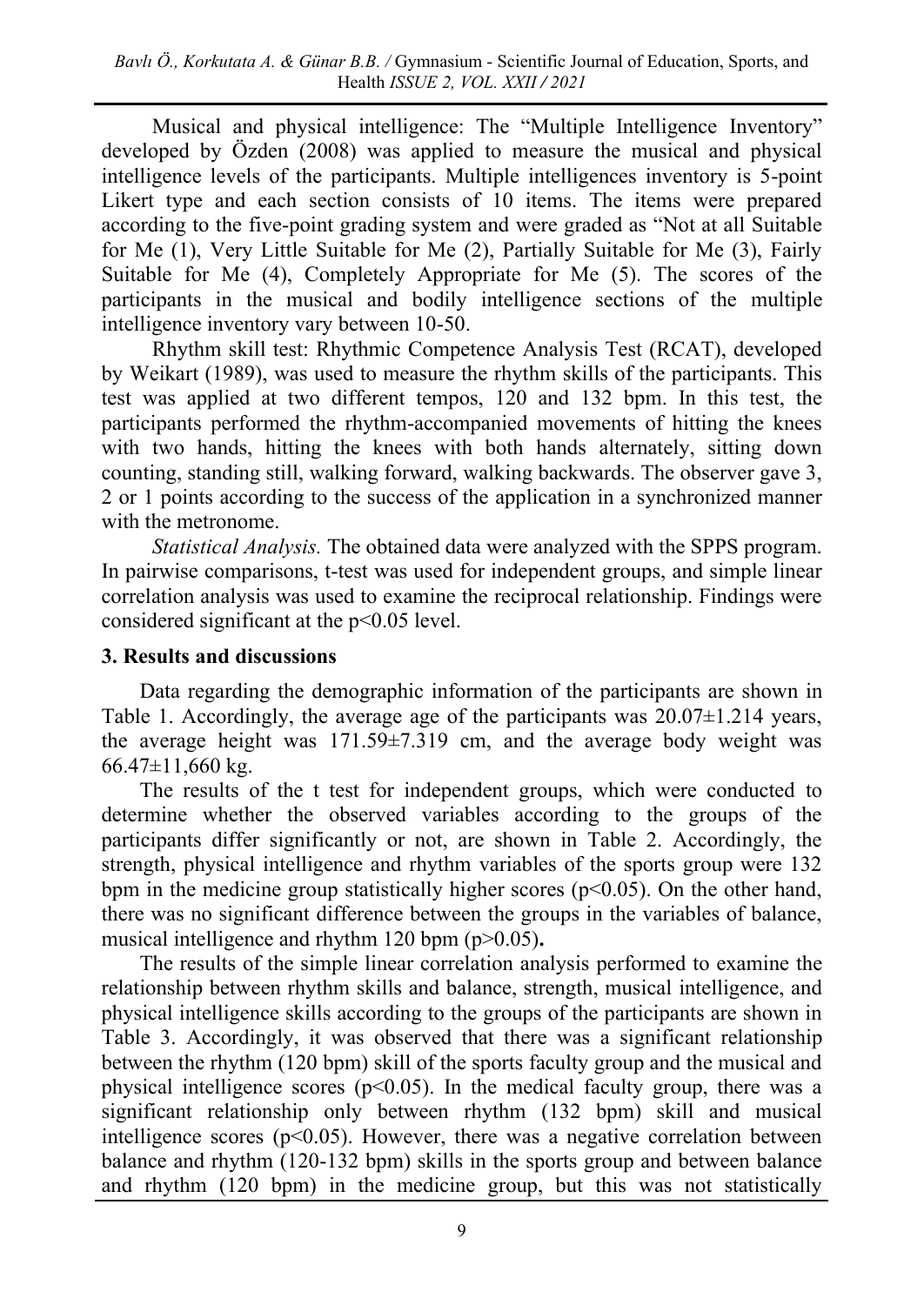significant ( $p>0.05$ ). In addition, it was determined that there was a negative relationship between strength and rhythm (120-132 bpm) skill in the sports group and a positive relationship in the medicine group, but it was not statistically significant (p>0.05).

| <b>Variables</b> | <b>Sport Students</b><br>$(n=33)$ |           | <b>Medical Students</b><br>$(n=45)$ |           | Total $(n=78)$ |           |
|------------------|-----------------------------------|-----------|-------------------------------------|-----------|----------------|-----------|
|                  |                                   | <b>SD</b> |                                     | <b>SD</b> |                | <b>SD</b> |
| Age (year)       | 19.9                              | 1,536     | 20,3                                | .869      | 20,07          | 1,214     |
| Body height (cm) | 171.45                            | 8,422     | 171.69                              | 6.490     | 171,59         | 7.319     |
| Body weight (kg) | 65.09                             | 11.264    | 67.49                               | 11,965    | 66,47          | 11,660    |

**Table 1.** *Demographic variables of participants*

|                       | <b>Sport Students</b><br>$(n=33)$ |           | <b>Medical Students</b><br>$(n=45)$ |           |          |         |
|-----------------------|-----------------------------------|-----------|-------------------------------------|-----------|----------|---------|
| Variables             |                                   | <b>SD</b> | X                                   | <b>SD</b> |          | p       |
| Balance               | 3.24                              | 3,162     | 4.48                                | 3,603     | $-1,588$ | ,116    |
| Leg strength $(kg*m)$ | 120,99                            | 36,341    | 99.96                               | 36,998    | 2,498    | $,015*$ |
| Musical intelligence  | 30,60                             | 7,049     | 30,97                               | 6.947     | $-.231$  | ,818    |
| Bodily intelligence   | 40,27                             | 5,045     | 35,79                               | 6,278     | 3,361    | $,001*$ |
| Rhythm 120 bpm        | 2,09                              | .501      | 2,01                                | ,49       | ,663     | ,509    |
| Rhythm 132 bpm        | 2,32                              | ,497      | 2,07                                | .542      | 2,004    | $,049*$ |

| Table 2. Biomotorical performance of participants |  |  |
|---------------------------------------------------|--|--|
|---------------------------------------------------|--|--|

 $*_{p<0,05}$ 

**Table 3.** *Correlation between rhythm and biomotor variables*

| <b>Groups</b>          | <b>Rhythm Type</b> |              | <b>Balance</b> | Leg<br><b>Strengh</b> | <b>Musical</b><br>Intelligence | <b>Bodily</b><br>Intelligence |
|------------------------|--------------------|--------------|----------------|-----------------------|--------------------------------|-------------------------------|
| <b>Sport students</b>  | Rhythm (120 bpm)   | <sup>r</sup> | $-.136$        | $-.299$               | .501                           | ,360                          |
| $(n=33)$               |                    | p            | .451           | 0.91                  | $,003*$                        | $,040*$                       |
|                        | Rhythm (132 bpm)   | $\mathbf{r}$ | $-143$         | $-115$                | ,258                           | ,170                          |
|                        |                    | n            | ,426           | ,524                  | ,147                           | ,345                          |
| <b>Medical student</b> | Ritim(120 bpm)     | r            | $-.010$        | ,087                  | ,059                           | ,130                          |
| $(n=45)$               |                    | p            | ,946           | ,568                  | ,706                           | ,399                          |
|                        | Ritim (132 bpm)    | r            | ,195           | .031                  | ,323                           | ,274                          |
|                        |                    | D            | ,198           | ,838                  | $,033*$                        | ,072                          |

 $*_{p<0,05}$ 

#### **Discussion**

This study was conducted to examine the rhythm skills and sportive performance elements of students who received and did not receive sports training. In the results of working; While there was no significant difference between the groups in medium tempo (120 bpm) rhythm skills, it was determined that there was a significant difference in favor of the sports group in high tempo (132 bpm)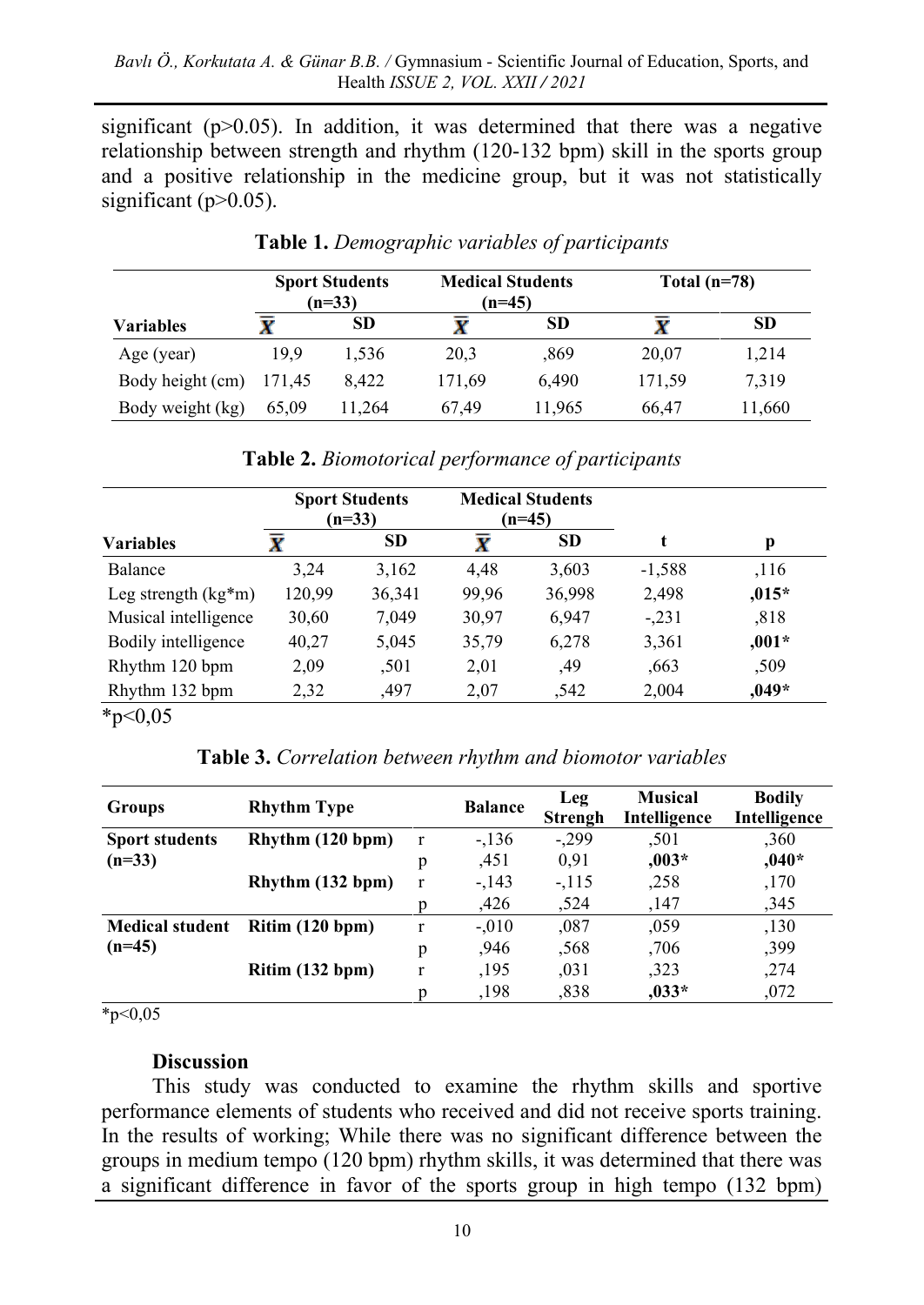rhythm skills. In addition, while balance skill and musical intelligence scores did not differ between the groups, it was seen that the sports group scored statistically better between strength skills and physical intelligence scores. Considering that almost all sports branches include locomotor movements (Barrett et al., 2016), and many of them require strength and orientation skills (Minz, 2003), it is thought that the reason why the strength skills and physical intelligence scores of the sports group are higher than the medical group is due to their more motoric activities. From this point of view, it can be said that more motor activities can help increase bodily intelligence and strength skills.

As a result of the analysis, it was determined that medium tempo rhythm skill (120 bpm) in the sports group had a positive and significant relationship between musical intelligence and physical intelligence, and high tempo rhythm skill (132 bpm) in the medical group. On the contrary, it was determined that rhythm skill did not have a significant relationship with strength and balance performance in both groups. In other words, it can be said that leg strength and balance skill have a limited effect on rhythm skill. However, it is thought that there may be different performance parameters that will affect the rhythm skill.

While there are no findings to compare rhythm skills with athletes in different branches, there are studies reporting that rhythm training contributes significantly to technical skills in different branches (Doğan & Altay, 1990; Zachopoulou et al., 2000; Zachopoulou & Mantis, 2001). On the other hand, there is a need for more study findings examining the difference of this situation in different branches. In the results of working; As expected, the strength performance and physical intelligence scores of the students studying in the field of sports differed from the other students. On the other hand, while only high tempo rhythm skills differed from other students, balance and musical intelligence scores did not differ.

In a study conducted by (Mustafa, Söğüt & Kirazci, 2014), it was concluded that children aged 11-12 who play tennis have higher rhythm skills at different tempos than children who are not active. Although there is an age difference between the participant groups of this study and the current study, according to this result, it can be said that rhythm skill is related to sports in different age groups and individuals who do sports have a higher level of rhythm skills. Darius (2008) and Brod'ani (2012) stated in the results of their studies that with the increase in harmonic abilities, the level of skill performance also increased, and performance errors decreased. Similarly, Tanır (2019) in his study revealed that teaching the tourniquet skill in basketball with rhythmic activities is more successful than the traditional teaching method. In the study conducted by Sommer et al. (2009), it was determined that there was a significant difference in favor of post-test in golf-specific technical skill of 4-week rhythm practice in experienced golf players. All these results support the conclusion that the athlete group in the current study had a better rhythm skill level. In addition, there is also evidence that rhythm training improves branch-specific technical performance. Kim, Han and Han (2018) found that interactive metronome exercise twice a week for 6 weeks could optimize swing timing and brain connectivity variability in professional golfers. This result shows that engine learning and performance can be improved with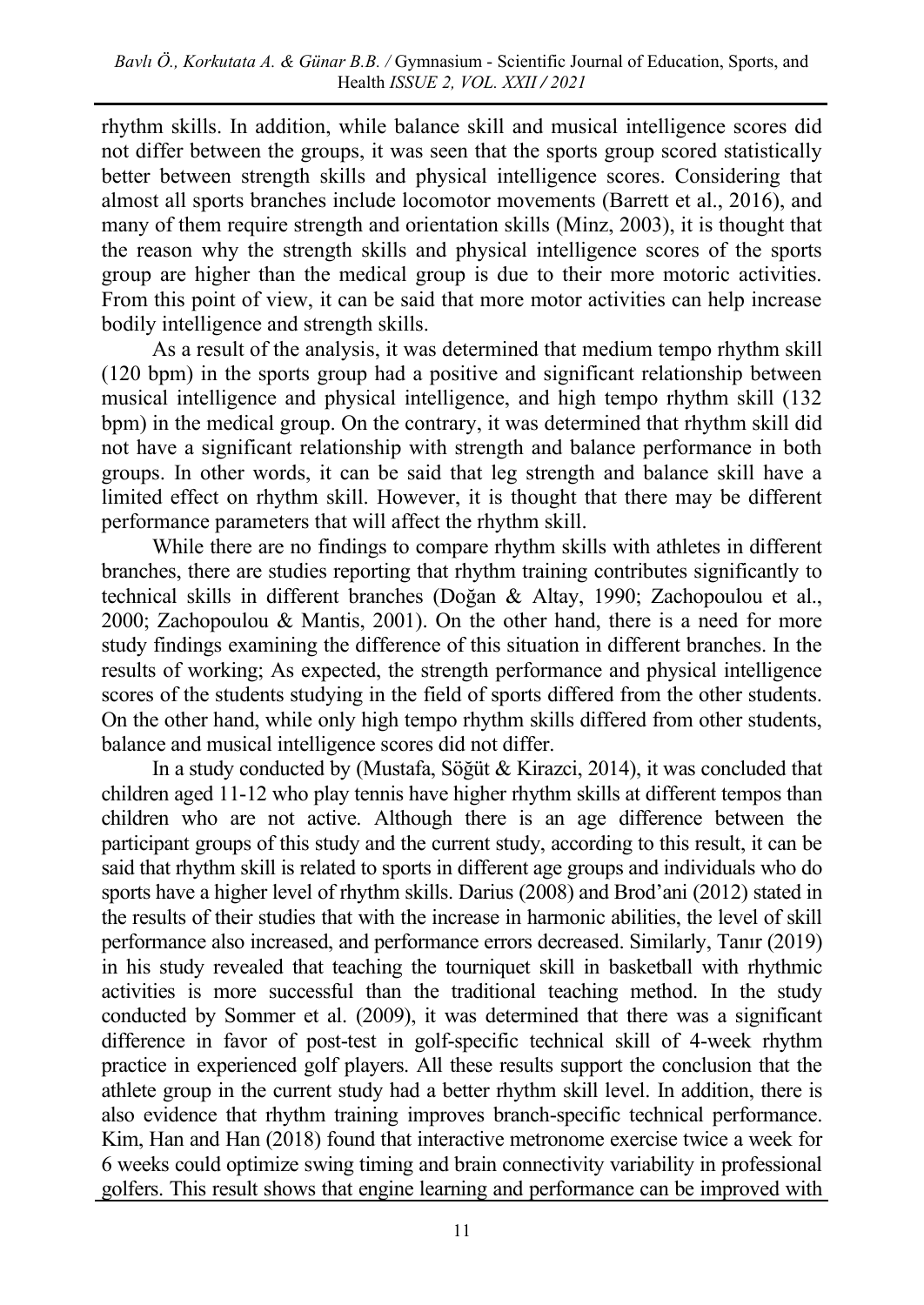engine timing optimization. However, these studies shed light on the relationship between motor skills and technical skills specific to the sport branch with rhythm skills. However, there is a need for more studies examining rhythm skills according to sports branches.

In the light of these data, it can be said that the selection of students who will receive sports training and the content of their education will contribute to the development of the athlete to have more intensive courses on rhythm skills.

**Note:** This study was presented as an oral presentation at the 2nd International Congress of Athletic Performance & Health in Sports 2020.

## **References**

- 1. BARRETT, S., MIDGLEY, A., REEVES, M., JOEL, T., FRANKLIN, E., HEYWORTH, R., GARRETT, A., & LOVELL, R. (2016). The within-match patterns of locomotor efficiency during professional soccer match play: Implications for injury risk? *Journal of Science and Medicine in Sport*, *19*(10), 810–815. DOI.org/10.1016/j.jsams.2015.12.514
- 2. BENNETT, J. P., & RIEMER, P. C. (1995). *Rhythmic activities and dance*. Human Kinetics.
- 3. BROĎÁNI, J., & ŠIMONEK, J. (2012). *Prediction of coordination performance in ice-hockey players based on the structure of coordination capacities*. *13*(4), 316–321.
- 4. DANNA, J., FONTAINE, M., PAZ-VILLAGRÁN, V., GONDRE, C., THORET, E., ARAMAKI, M., KRONLAND-MARTINET, R., YSTAD, S., & VELAY, J. L. (2015). The effect of real-time auditory feedback on learning new characters. *Human Movement Science*, *43*, 216–228. https://doi.org/10.1016/j.humov.2014.12.002
- 5. DARIUS, G. (2008). Level of selected indicators of coordination motor abilities in Greco-Roman and Free Style wrestlers aged 13-14. *Polish Journal of Sport & Tourism*, *15*(4).
- 6. DOĞAN, F. & ALTAY, F. (1990). *Sportif ve ritmik cimnastik*. Ünal Ofset Yayınevi.
- 7. EFFENBERG, A. O. (2005). Movement sonification: Effects on perception and action. *IEEE Multimedia*, *12*(2), 53–59. DOI.org/10.1109/MMUL.2005.31
- 8. ERKUT ATILGAN, O., & PINAR, S. (2005). Ritm eğitiminin kompleks cimnastik beceri öğrenimi üzerine etkisinin değerlendirilmesi. *Gazi Beden Eğitimi ve Spor Bilimleri Dergisi*, *10*(2), 11–24.
- 9. GALLAHUE, P. L., & DONNELLY, F. C. (2003). *Developmental physical education for all children* (4th ed.). Human Kinetics.
- 10. HIJAZI, M. M.-K. (2020). Rhythm, movement combining and performance level of some compound skills in fencing. *Advances in Physical Education*, *10*(01), 31–41. DOI.org/10.4236/ape.2020.101004
- 11. KAŠPAROVÁ, A., DOLEŽALOVÁ, K., & NOVOTNÁ, V. (2021). Creation of a test battery for the evaluation of rhythmic feelings in university students in the field of physical education and sport. *Science of Gymnastics Journal*,